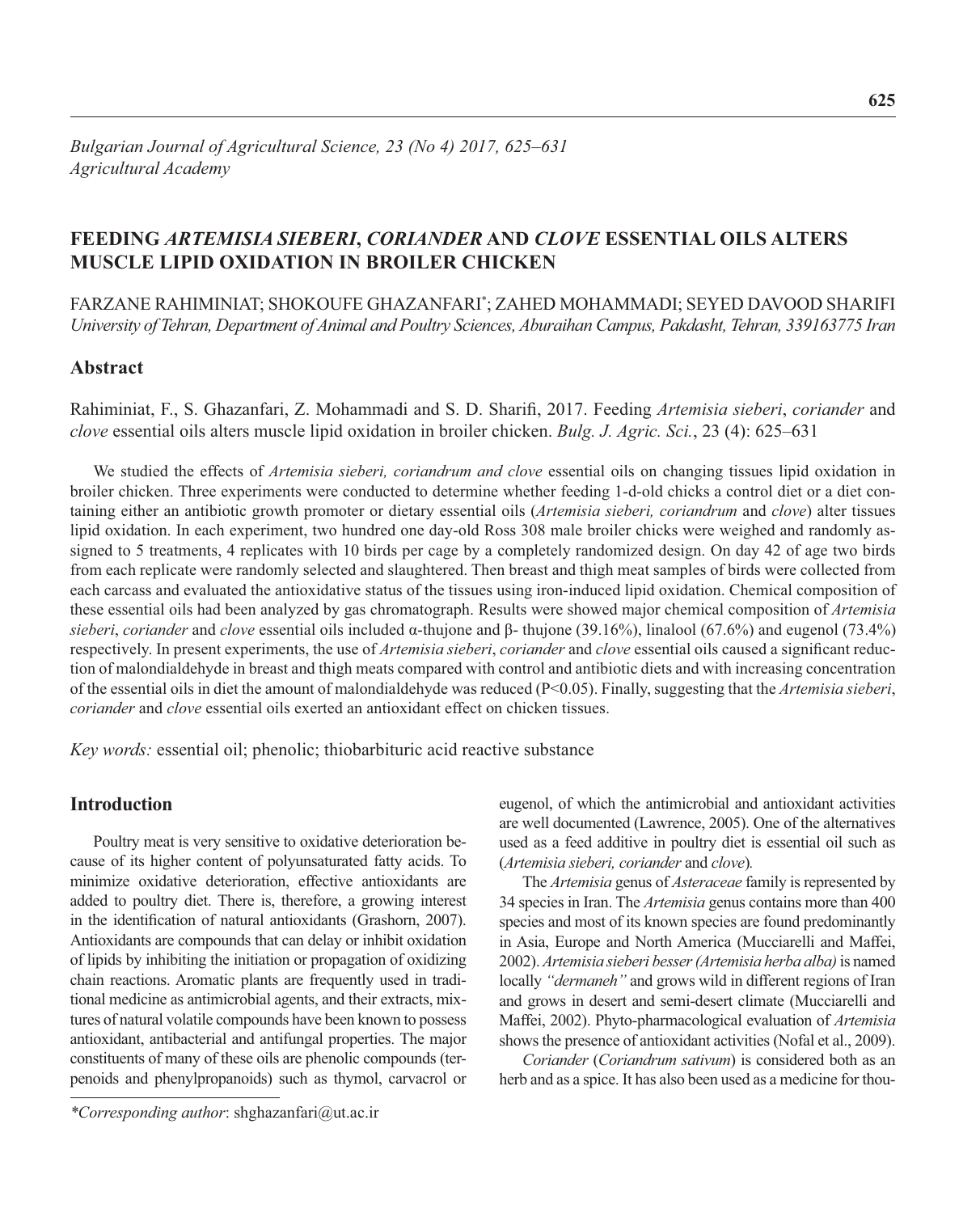sands of years. As a medicinal plant, *coriander* has been used as an antifungal, antioxidant, hypolipidemic (Chithra and Leelamma, 2000), antimicrobial (Singh et al., 2002), hypocholesterolemic and anticonvulsant substance (Hossein and Mohammad, 2000). The major compounds present in *coriander* essential oil are linalool (67.70%); α-pinene (10.5%); γ-terpinene (9.0%); geranyl acetate  $(4.0\%)$ ; camphor  $(3.0\%)$ ; and geraniol  $(1.9\%)$ (Nadeem et al., 2013).

*Clove* oil has been used in food products, antiseptic and digestion stimulant (Kamel, 2004), strong antimicrobial and antifungal (Ehrich et al., 1995), an algesic and anti-inflammatory, anesthetic and anticarcinogenic, antiparasitic and antioxidant (Dragland et al., 2003) activities of *clove* and its ingredients have been reported. Eugenol is asbstance found in *clove* oil that has antimicrobial (Ehrich et al., 1995) properties, an antifamatory, flavoids that boot its anti-inflammatory abilities.

Methods that are effective, safe, and consumer-friendly for limiting lipid peroxidation are extremely important to the poultry meat industry. Previous research from our laboratory and others has indicated that feeding diets rich in phenolics and flavonoids to broilers can reduce lipid oxidation products in meat and enhance meat lipid stability during storage (Aziza et al., 2010). In the last few years, extracts of herbs and spices have been studied for their potential to extend the shelf-life of foods (Tsimidou et al., 1995). Some evidence has also been presented on dietary extracts of rosemary and sage (Lopez-Bote et al., 1998), tea catechins (Tang et al., 2000) and thyme (Botsoglou et al., 2002), that offer potential to increase the oxidative stability of chicken meat.

In this context, the objectives of the current study were to determine the effect of feeding essential oil *(Artemisia sieberi, coriander* and *clove)* to broiler chickens on changes in lipid oxidation products and increase the shelf life of broiler meat.

## **Materials and Methods**

### **Bir ds and diets**

Experiments took place at the poultry research station at the University of Tehran, Aburaihan Campus, Pakdasht, Tehran, Iran. Three separate experiments on 3 essential oils (*Artemisia sieberi, coriandrum* and *clove*) were conducted. In each experiment, two hundred one day-old Ross 308 male broiler chicks were weighed and randomly assigned to 5 treatments, 4 replicates with 10 birds per cage by a completely randomized design. The birds were kept in 20 cages (1\*1.1m) and a photoperiod of 24 h light/d was maintained days 1-3 and 23 h light and 1 h of darkness during the trial (42 days of age). The ambient temperature was gradually decreased from 33 to 20°C on day 42. The experimental diets were based on corn-soybean meal with vegetable oil. In each experiment, treatments included a basal diet (Ross 308 recommendation) considered as control, an antibiotic treatment receiving 600 mg/kg recommended level for growth promotion) of flavophospholipol and diets supplemented with essential oil at three levels. Essential oils were consisted of *Artemisia sieberi, coriandrum and clove*. The ingredients and the composition of control diet are presented in Table1. *Coriandrum* essential oil was obtained from zardband pharmaceutical company (Tehran, Iran) and *artemisia sieberi* and *clove* essential oils were obtained from barije kashan pharmaceutical company (Kashan, Iran). The essential oils were mixed with a carrier (soybean oil), which was then added to the basal diet. All diets were prepared freshly every week and diets were in mash form. All chicks were fed starter diets from 1 to 10 days of age, grower diets from 11 to 24 days of age and finisher diets from 25 to 42 days of age (Table 1).

Chemical composition of these essential oils had been analyzed by gas chromatograph (9-A-Shimadzu) and GC/MS (Varian-3400) column (DB-1, 30 mm×0.25 mm fused silica capillary column, film thickness  $0.25 \mu m$ ) using a temperature program of 60°C-250°C at a rate of 5°C/min, an injector temperature of 250°C and was used as carrier gas at a follow rate of 1 ml/min with ionization voltage of 70 ev. Ion source and interface temperatures were 200 and 250°C, respectively. Mass range was from m/z 40-460.

#### **Meat quality measurements**

#### *Iron – induced lipid oxidation*

On day 42 of age, two birds from each replicate (n= 8 birds/ treatment) were randomly selected and then killed by cervical dislocation. Then, breast and thigh meat samples of birds were collected from each carcass. Samples were skinned, deboned, trimmed and packed under vacuum and stored at –40°C until further analyzed. Before analysis, samples were thawed overnight at 4°C, and homogenized with a domestic mixer-chopper. Four 1-g subsamples from each breast and thigh sample were weighed into 50 mL centrifuge tubes and iron-induced lipid oxidation was carried out as a modification of the method of Kornbrust and Mavis (1980). According to the procedure, 1.5 mL of a solution containing 1.138 mM ferrous sulphate and 0.368 mM ascorbic acid was added to three of the subsamples and incubation was carried out at 37°C for either 50, 100 or 150 min. Following incubation, all three iron-induced subsamples along with the 4th non-induced subsamples were immediately submitted to malondialde hyde assay for assessing the extent of lipid oxidation (Botsoglou et al., 2002).

#### *Malondialdehyde assay*

Malondialdehyde, the compound used as an index of lipid peroxidation, was determined by a selective third-order deriva-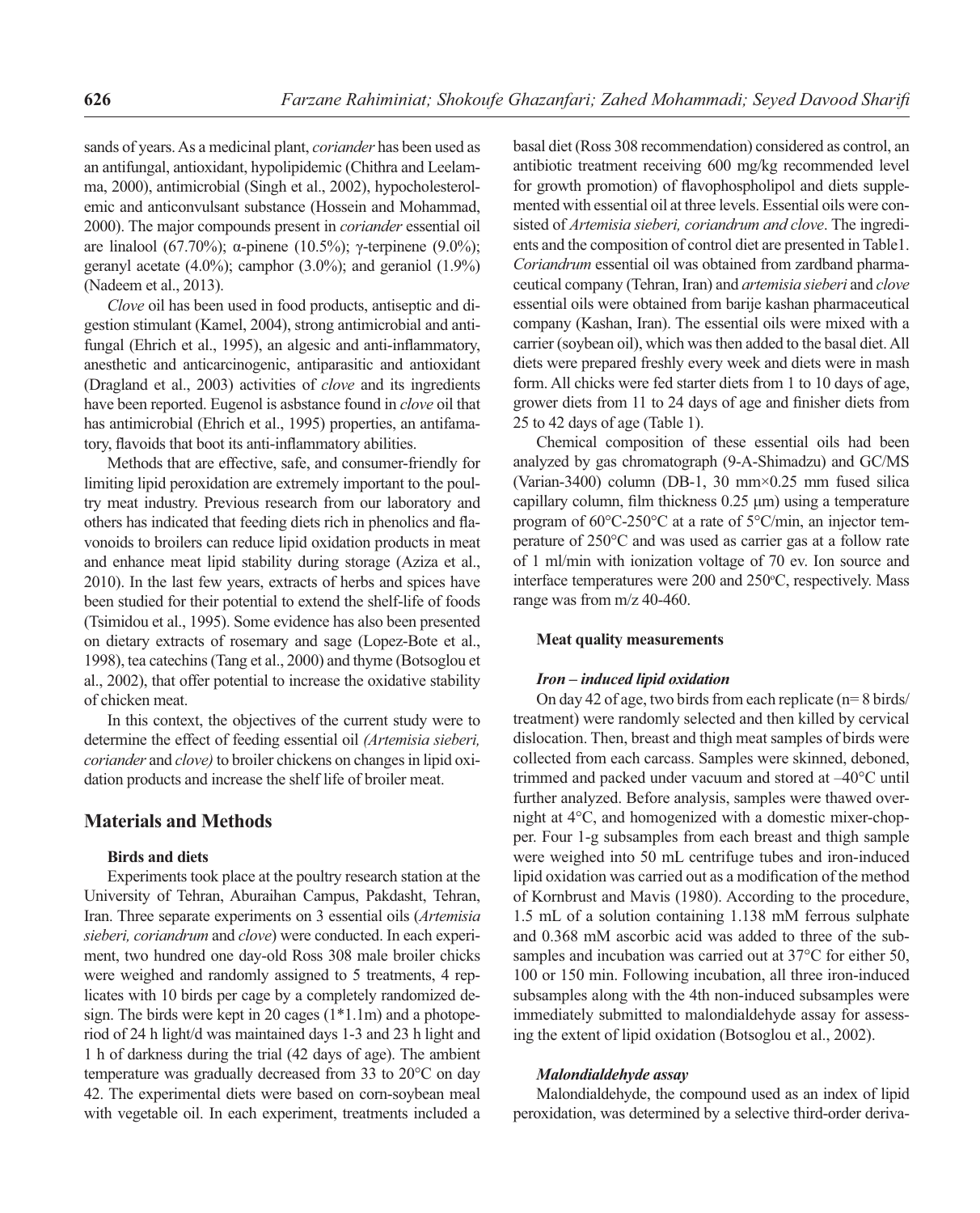| ۰.<br>w<br>۰. |  |
|---------------|--|
|---------------|--|

| Composition of basal diet and analyzed contents of main nutrients (%) |  |  |
|-----------------------------------------------------------------------|--|--|
|-----------------------------------------------------------------------|--|--|

| Feed ingredients (g/kg) | Starter $(1-10 \text{ days})$ | Grower $(11-24 \text{ days})$ | Finisher $(25-42 \text{ days})$ |
|-------------------------|-------------------------------|-------------------------------|---------------------------------|
| Corn, Grain             | 58.8                          | 59.9                          | 65.3                            |
| Soybean Meal-44         | 35.6                          | 33.6                          | 28.3                            |
| Dical. Phos.            | 1.74                          | 1.50                          | 1.56                            |
| Soybean Oil             | 1.44                          | 2.96                          | 2.81                            |
| Calcium CO3             | 1.34                          | 1.11                          | 1.15                            |
| Mineral Premix          | 0.25                          | 0.25                          | 0.25                            |
| Vitamin Premix          | 0.25                          | 0.25                          | 0.25                            |
| DL-Methionine           | 0.24                          | 0.16                          | 0.14                            |
| Common Salt             | 0.20                          | 0.20                          | 0.20                            |
| L-Lysine HCl            | 0.15                          | $\overline{\phantom{a}}$      | $\overline{\phantom{a}}$        |
| Total                   | 100                           | 100                           | 100                             |
|                         |                               |                               |                                 |
| Energy $(MJ/kg)$        | 12.14                         | 12.64                         | 12.85                           |
| Protein                 | 21.12                         | 20.16                         | 18.28                           |
| Calcium                 | 1.00                          | 0.86                          | 0.87                            |
| Phosphorus              | 0.48                          | 0.43                          | 0.43                            |
| Lysine                  | 1.22                          | 1.06                          | 0.93                            |
| Methionine              | 0.56                          | 0.47                          | 0.42                            |
| $Met + Cys$             | 0.90                          | 0.80                          | 0.73                            |
| Threonine               | 0.78                          | 0.75                          | 0.67                            |

Dicalcium phosphate contained: 16% phosphorous and 23% calcium. <sup>a</sup>Vitamin premix per kg of diet: vitamin A (retinol), 2.7 mg; vitamin D3 (Cholecalciferol), 0.05 mg; vitamin E (tocopheryl acetate), 18 mg; vitamin k3, 2 mg; thiamine 1.8 mg; riboflavin, 6.6 mg; panthothenic acid, 10 mg; pyridoxine, 3 mg; cyanocobalamin, 0.015 mg; niacin, 30 mg; biotin, 0.1 mg; folic acid, 1 mg; choline chloride, 250 mg; Antioxidant 100 mg. b Mineral premix per kg of diet: Fe (FeSO4·7H2O, 20.09% Fe), 50 mg; Mn (MnSO4.H2O, 32.49% Mn), 100 mg; Zn (ZnO, 80.35% Zn), 100 mg; Cu (CuSO4·5H2O), 10 mg; I (KI, 58% I), 1 mg; Se (NaSeO3, 45.56% Se), 0.2 mg.

tive spectrophotometric method previously reported by Botsoglou et al. (1994). In brief, 1 g of each sample (4 samples per treatment) was homogenized (Edmund Buehler 7400 Tuebingen/H04, Germany) in the presence of 8mL aqueous trichloroacetic acid (50 g/l) and 5 mL butylatedhydroxytoluene in hexane (8 g/l), and the mixture was centrifuged for 3 min at 3000 g. The top hexane layer was discarded and a 2.5 mL aliquot from the bottom layer was mixed with 1.5 mL aqueous 2-thiobarbituric acid (8 g/l) to be further incubated at 70°C for 30 min. Following incubation, the mixture was cooled under tap water and submitted to third-order derivative (3D) spectrophotometry (model Perkin Elmer Lambda 25) in the range of 500–550 nm. Each treatment was replicated three times. The concentration of malondialdehyde (mg/mL wet tissue) in analyzed extracts was calculated on the basis of the height of the third-order peak at 521·5 nm by referring to slope and intercept data of the computed least squares fit of the standard calibration curve prepared using 1,1,3,3- tetraethoxypropane (Botsoglou et al., 2002).

#### **Statistical Analysis**

The data were analyzed using the General Linear Models procedure of SAS (version 9.1). Significant differences between

treatment means were separated using the Tukey's multiple range test (SAS, 2001). Statements of statistical significance are based on  $P < 0.05$ .

 $Y$ ij =  $\mu$  +  $\alpha$ i+ eij

Yij = individual observation,  $\mu$  = overall mean,  $\alpha$ i = effect of treatment and eij= represents the random error.

## **Results and Discussion**

#### *Chemical composition of the essential oils*

The result obtained by GC and GC–MS analysis of the essential oils were showed the chemical composition of *artemisia sieberi* included α-thujone (28.6%), βـthujone (10.56%), camphor (8.37%), borneol (6.92%), carvacrol (4.38%). Azarnivand (2003) studied chemical components of *Artemisia sieberi* in tehran, garmsar and semnan and reported camphor, 1, 8-cineole, camphene and α-pinene as the main components. Mahboubi et al. (2008) reported *artemisia* essential oil GC-MS analysis in Iran was as follows: α-thujone (32.9%), β-thujone (13.3%) and camphor (22.9%). Also, essential oil of *aremisia sieberi* from semnan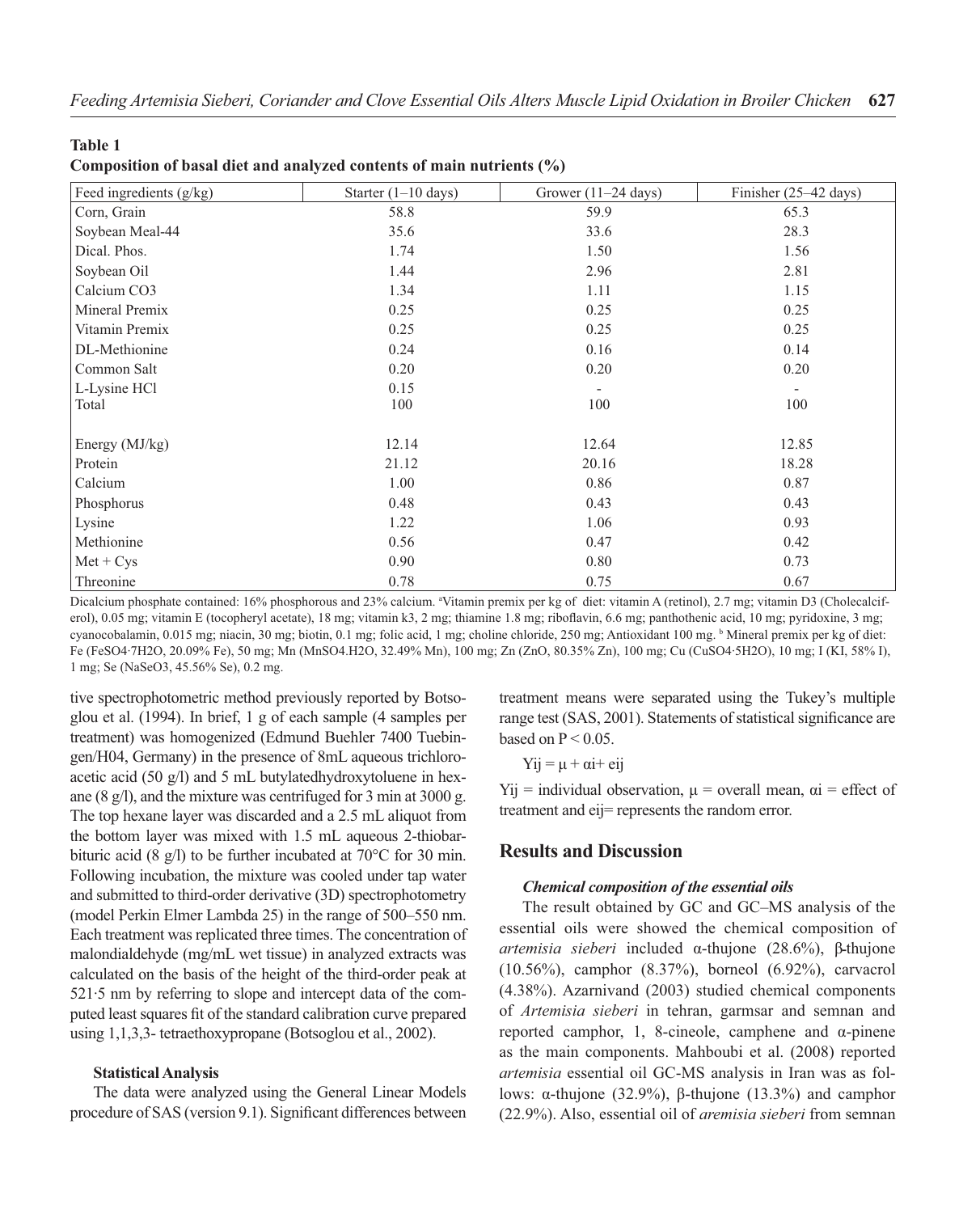province of Iran have been studied previously and the main components were found to be camphor (49.3%), 1,8-cineole (11.1%) and bornyl acetate (5.8%) (Shafi et al., 2004).

The chemical composition of the *coriander* essential oil included linalool (67.6%),  $\alpha$ -pinene (7.1%), camphor (4.4 %), and terpinene gamma (7.2 %). Al-Mashhadani et al. (2011) reported seed of *coriander sativum* contain 0.5-1% essential oil which is rich in beneficial phytonnutrients including carvone, geraniol, limonene, borneol, camphor, elemol and linalool. Coriander's flavonoides include quercitin, kaempferol, rhamentin and apigenin. It also contains active phenolic acid compounds including caffeic and cholorogenic acid (Al-Mashhadani et al., 2011).

Chemical composition of the *clove* essential oil included β–caryophyllene (12.2%), eugenol (73.4%) and acethyl eugenol (8.99%). Eugenol is a major component of clove extract and exhibits a wide range of antimicrobial and antioxidant activity in vitro (Ehrich et al., 1995).

In conclusion, chemical differentiation of essential oils might be correlated with the genetic composition, geographic origin of populations, ecological conditions in which they grow and even existence of different chemotypes within natural population of herbs in Iran (Orav et al., 2006).

#### *Meat quality*

Effect of dietary *Artemisia sieberi, coriandrum and clove* essential oils on iron-induced lipid oxidation of chicken breast and thigh tissues compared with control and antibiotic treatments are presented in Figure 1, 2, 3, 4, 5 and 6.

In first experiment, the use of *Artemisia sieberi* essential oil caused a significant reduction of malondialdehyde (MDA) in breast and thigh meats compared with control and antibiotic diets and with increasing concentration of the *Artemisia sieberi* essential oil in diet the amount of MDA was reduced (P<0.05), indicating that dietary *Artemisia sieberi* essential oil had an antioxidant effect. MDA values of breast meat (Figure 1) and thigh meat (Figure 2) samples increased significantly  $(P<0.05)$  in the control treatment after time points (0, 50, 100 and 150 minute) of oxidation. The antibiotic treatment presented significantly  $(P<0.05)$  lower MDA values than the control treatment (except at the time 150 min after oxidation for thigh tissue), which, however, were higher (P<0.05) than in the 100, 200 and 300 mg/kg feed *Artemisia sieberi* essential oil treatments after time points (0, 50, 100 and 150 minute) of oxidation in breast and thigh tissues. Among 100, 200, 300 mg/kg *Artemisia sieberi* essential oil treatments, the 300 mg/kg *Artemisia sieberi* essential oil treatment presented numerically lower MDA values in breast and thigh tissues after time points (0, 50, 100 and 150 minute) of oxidation (P<0.05) in broiler chickens.



**Fig. 1. Effect of dietary** *Artemisia sieberi* **essential oil supplementation at levels of 100, 200 and 300 mg/kg feed on iron-induced lipid oxidation of breast meat of broilers compared with control and antibiotic treatments (all data points are mean malondialdehyde** 

**(MDA) concentrations from four samples)**



**Fig. 2. Effect of dietary** *artemisia sieberi* **essential oil supplementation at levels of 100, 200 and 300 mg/kg feed on iron-induced lipid oxidation of thigh meat of broilers compared with control and antibiotic treatments (all data points are mean malondialdehyde (MDA) concentrations from four samples)**

In second experiment, dietary *clove* essential oil at levels of 100, 300 and 500 mg/kg feed had shown. MDA values of breast meat (Figure 3) samples decreased significantly  $(P<0.05)$  in *clove* essential oil treatments compared with control and antibiotic treatments after time points (50, 100 and 150 minute) of ox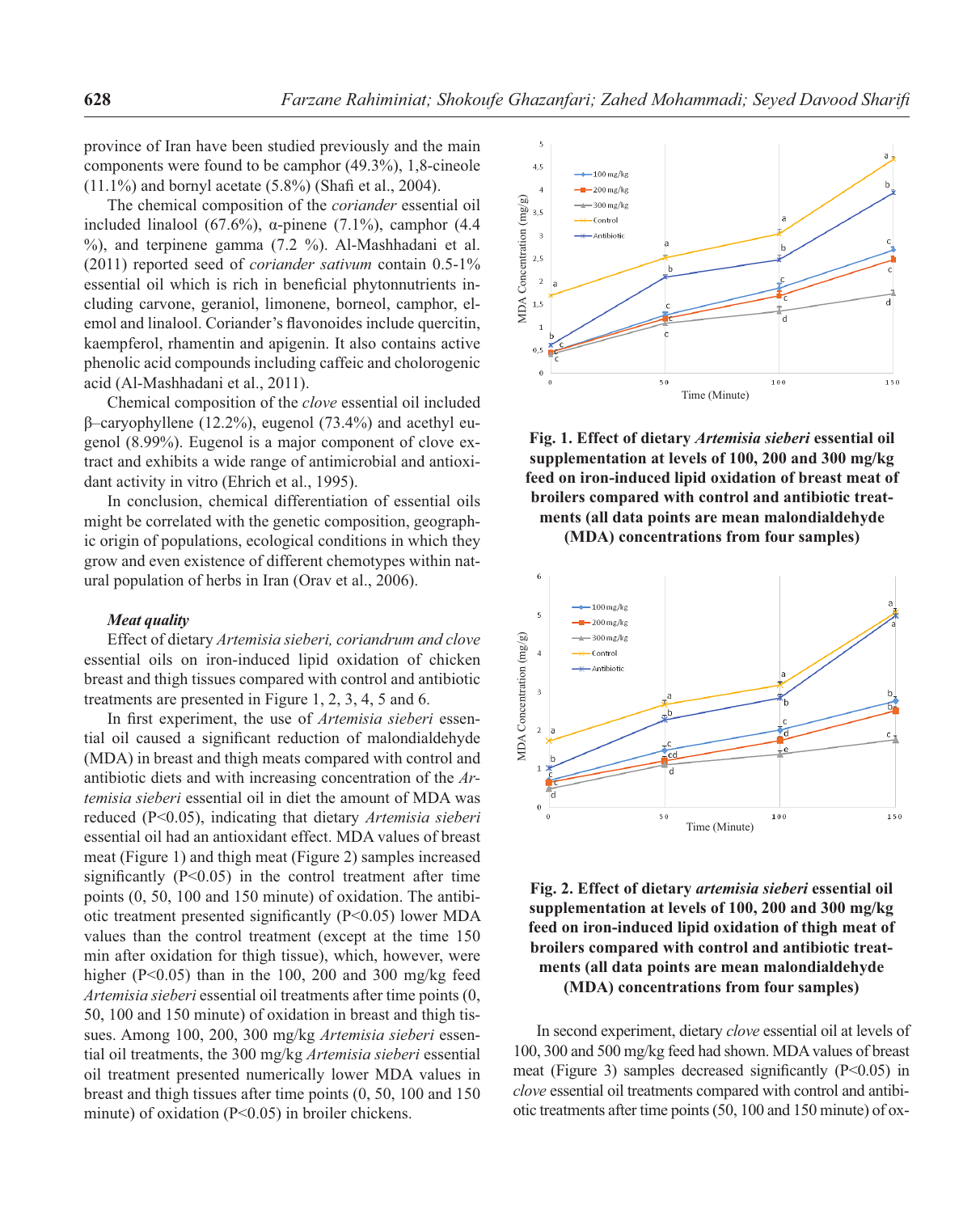idation. MDA values of thigh meat (Figure 4) samples increased significantly  $(P<0.05)$  in the control and antibiotic treatments after time points (50, 100 and 150 minute) of oxidation. Among 100, 300, 500 mg/kg *clove* essential oil treatments, there was no significant difference after time points (50, 100 and 150 minute) of oxidation (P<0.05) in broiler chickens (Figure 4).

In third experiment, dietary *coriander* essential oil at levels of 100, 200 and 300 mg/kg feed had an antioxidant effect. MDA values of breast meat (Figure 5) samples increased significantly  $(P<0.05)$  in the control and antibiotic treatments after time points (100 and 150 minute) of oxidation. MDA values of



**Fig. 3. Effect of dietary** *clove* **essential oil supplementation at levels of 100, 300 and 500 mg/kg feed on iron-induced lipid oxidation of breast meat of broilers compared with control and antibiotic treatments (all data points are mean malondialdehyde (MDA) concentrations from four samples)**



**Fig. 4. Effect of dietary** *clove* **essential oil supplementation at levels of 100, 300 and 500 mg/kg feed on iron-induced lipid oxidation of thigh meat of broilers compared with control and antibiotic treatments (all data points are mean malondialdehyde (MDA) concentrations from four samples)**

thigh meat (Figure 6) samples increased significantly  $(P<0.05)$ in the control and antibiotic treatments after time points (50, 100 and 150 minute) of oxidation. Among 100, 200, 300 mg/ kg *coriander* essential oil treatments, the 200 and 300 mg/kg *coriander* essential oil treatments presented numerically lower MDA values in thigh tissue after time points (50 and 150 minute) of oxidation (P<0.05) in broiler chickens (Figure 6).

Little research has been done on iron-induced lipid oxidation to assess the oxidative stability of raw chicken meat. Frigg (1992) stated that iron-induced oxidation is a fast procedure that correlates well with results from chill storage experiments in meat. Hung and Miller (1993) showed that the iron-induced oxidation procedure indicated the relative oxidative stability of



**Fig. 5. Effect of dietary** *coriander* **essential oil supplementation at levels of 100, 200 and 300 mg/kg feed on iron-induced lipid oxidation of breast meat of broilers compared with control and antibiotic treatments (all**  data points are mean malondialdehyde (MDA) concen**trations from four samples)**



**Fig. 6. Effect of dietary** *coriander* **essential oil supplementation at levels of 100, 200 and 300 mg/kg feed on iron-induced lipid oxidation of thigh meat of broilers compared with control and antibiotic treatments (all data points are mean malondialdehyde (MDA) concentrations from four samples)**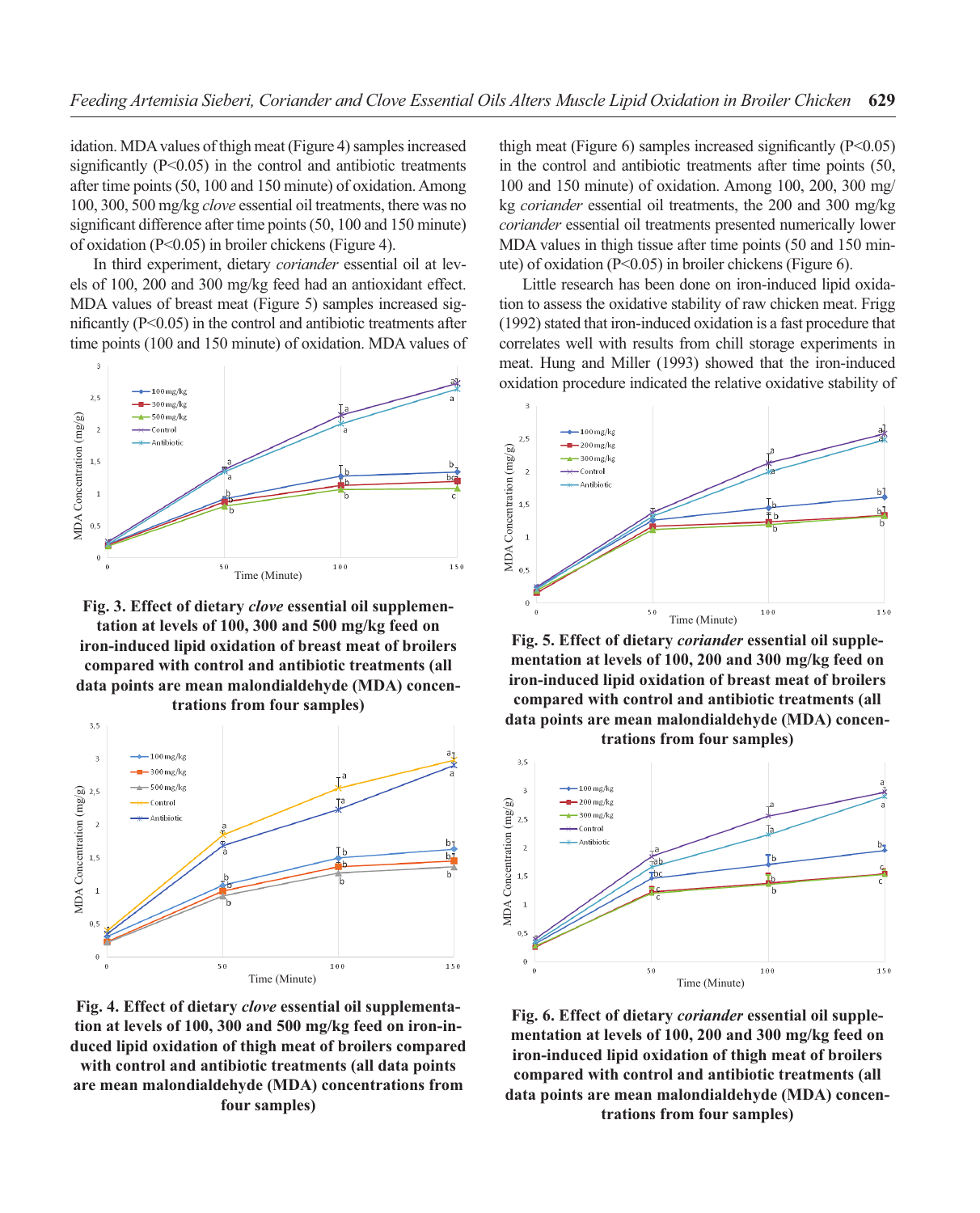breast and thigh muscles, as affected by dietary α-tocopherol and oil sources. Recently Pikul and Holownia (1999) determined the oxidative stability of chicken meat with and without chelating agents using iron-induced oxidation, while Tang et al. (2000) used it to determine the effect of dietary tea catechins on the oxidative stability of chicken meat. Youdim and Deans (2000) were studied antioxidant properties of the oil extracts based on animal. Thyme oil and thymol feed leads to maintain high levels of polyunsaturated fatty acids in the phospholipid in different tissues. These supplements act as a collector of free radicals and oxidation are effective in protecting animal again systemic defense.

Phenolic compounds are a large group of plant secondary metabolites which in recent years due to their diverse biological functions have been considered. Antimicrobial and antioxidant activity of phenolic compounds and flavonoids have been demonstrated. Additionally*, Artemisia annua* has a high concentration of antioxidants (Brisibe et al., 2009) as has been reported in some other plants (Bahorun et al., 2004) which are known for containing high levels of vitamins  $A$ ,  $C$ , and  $E$  and flavonoids such as quercetin. Antioxidants are very important as they help to block the action of free radicals which have been implicated in several stresses related to gastrointestinal mucosal injuries (Brisibe et al., 2008) and in the pathogenesis of many diseases (Coruh et al., 2007). Aside from antioxidants, and compared to traditional forages, *Artemisia* species also have high concentration of essential oils which are useful in the maintenance of a favourable microfloral balance, suppression of protozoa, increasing nitrogen uptake and reducing methane production (Brisibe et al., 2008). Also, Yoshimura et al. (2008) were identified ten polyphenols compounds and demonstrated them antioxidant effects by scavenging free radicals. The free radical scavenging ability of the essential oils dependent to their concentration and with increasing concentration them antiradical activity increases.

In this experiment with increasing the concentration of *Artemisia sieberi, coriandrum and clove* essential oils, MDA content as an indicator of meat oxidation decreased. At higher concentrations of phenolic compounds due to the increased number of hydroxyl groups available in the reaction environment, the possibility of donating hydrogen to free radicals and subsequent increased strength of inhibitory extract (Sanchez de Rojas et al., 1999). Lopez-Bote et al. (1998) reported that use herbs sage and *rosemary* reduced lipid oxidation in broilers. Botsoglou et al. (2002) suggested that oregano essential oil particularly at 100 mg/kg of feed, exerted an antioxidant effect on chicken tissues. Also, Mahmoodi Bardzardi et al. (2014) showed that with increasing supplementation of myrtle essential oil to the diet, malondialdehyde value decreased in tissues, suggesting that myrtle essential oil, particularly at 300 mg/kg of feed, exerted an antioxidant effect on chicken tissues.

In general progress of oxidation of meat after slaughter depends many factors such as the amount of meat peroxide (myoglobin, iron and other metals), antioxidant levels in meat (alphatocopherol, dipeptide contains histidine and enzymes such as glutathione peroxidase, superoxide dismutase and catalase), fat contents meat and fatty acid profile, manner and extent processing meat (chopped, minced and heated) and conditions packaging (lighting, maintenance time, and storage temperature) (Jensen et al., 1998).

## **Conclusions**

Finally, the present study showed that *Artemisia sieberi, coriandrum and clove* essential oils affected parameter lipid oxidation of tissues in broilers. Based on the data presented here, the use of *Artemisia sieberi*, *coriander* and *clove* essential oils caused a significant reduction of malondialdehyde in breast and thigh meats compared with control and antibiotic diets and with increasing concentration of the essential oils in diet the amount of malondialdehyde was reduced. Dietary administration of *Artemisia sieberi, coriandrum and clove* essential oil enhanced the oxidative stability of lipids in chicken meat. The availability of natural antioxidants and their possible synergistic effects suggest an interesting way of incorporating natural antioxidants in production animals. Further experiments are needed to explore other indigenous plants having the same effects on experimental broilers.

#### *Acknowledgements*

The authors would like to acknowledge the financial support of University of Tehran, Aburaihan Campus for this research.

## **References**

- **Al-Mashhadani, E. H, F. K. Al-Jaff, S. J. Hamodi and H. E. Al-Mashhadani,** 2011. Effect of different levels of coriander oil on broiler performance and some physiological traits under summer condition. *Pakistan Journal of Nutrition*, **10** (1): 10-14.
- **Aviagen,** 2002. Ross Broiler Management Manual. *Aviagen Ltd.*, Newbridge, Scotland.
- **Azarnivand, H,** 2003. Studying of botanical and ecological characteristics of *Artemisia sieberi Besser* and *Artemisia aucheriBoiss*. in Southern Alborz (Vardavard, Garmsar and Semnan). Ph. D. thesis in Natural Resources Faculty, Tehran University.
- **Aziza, A. E, N. Quezada and G. Cherian,** 2010. Antioxidative effect of dietary *Camelina* meal in fresh, stored, or cooked broiler chicken meat. *Poultry Science,* **89:** 2711-2718.
- **Bahorun, T, A. Luximon-Ramma, A. Crozier and O. I. Aruoma,** 2004. Total phenol, flavonoid, proanthocyanidin and vitamin C levels and antioxidant activities of Mauritian vegetables. *Journal of the Science of Food and Agriculture,* **84:** 1553-1561.